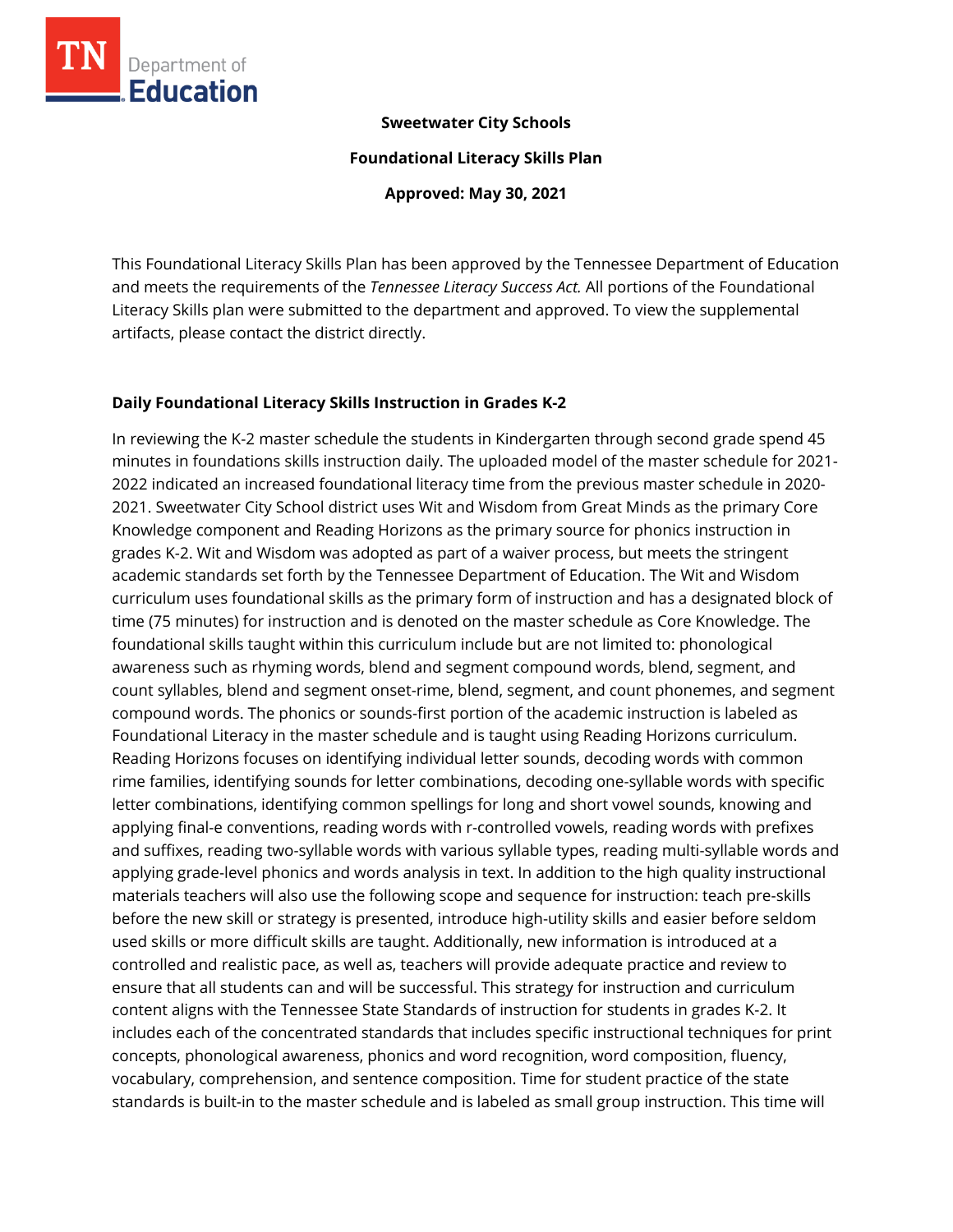Department of **Education** 

be in addition to time spent in both Foundational Literacy and CORE Knowledge. Next year the district is thrilled to announce a partnership with the Tennessee Department of Education to be included in the K-2 Implementation Network. Sweetwater City Schools believes this additional support will ensure our teachers and students have an effective and efficient means of success with the new curriculum and necessary mind-shifts required to make the transition to the high quality instructional materials. As a component of this partnership over 90% of our teachers will also be participating in the Reading 360 Early Literacy Training over the summer.

## **Daily Foundational Literacy Skills Instruction in Grades 3-5**

Sweetwater City Schools has an integrated literacy block for grades three through five grounded in the science of reading and aligned to the Tennessee ELA standards. As a district, the teachers and LEA voted to adopt Expeditionary Learning with Open Up Resources as the publisher for grades three through five. The curriculum materials were selected from options proposed by the state Textbook and Instructional Materials Quality Commission. During the integrated ELA block of time, students are engaged with literacy for whole group module Lesson for 90 minutes and then have an additional 45 minutes for All Block Instruction in grades 3 and 4. In grade 5 students have whole group lesson for 75 minutes and All Block instruction for an additional 30 minutes. The knowledge building component of instruction includes fluency, grammar, morphology, spelling and writing. The Expeditionary Learning curriculum also includes instruction around fluency, vocabulary, and comprehension that is taught inclusively within the realms of the curriculum. As the skills are imbedded students are encouraged to make connections between skills and have more support with the continuity of the learning. For example, our fifth grade students begin the year with module one which explores Stories of Human Rights and begins with the anchor text Espinoza Rising. They begin by briefly activating prior knowledge and read independently and/or aloud. After the daily reading or independent reading in on-grade level, complex text, the students may summarize the content, unpack the most essential vocabulary, respond to a series of scaffold questions, and write a response to an inferential question that requires students to use evidence from the text to support their answer. For example, in vocabulary lessons teachers provide explicit support for vocabulary needed to access the complex text. Students use their word knowledge as they engage in group discussion and writing activities. Therefore, foundational skills instruction is embedded in all aspects of the literacy block and is dedicated to developing students' holistic literacy approach to fluency, vocabulary, and comprehension as recommended by research.

### **Approved Instructional Materials for Grades K-2**

Approved waiver for other materials

### **Approved Instructional Materials for Grades 3-5**

LearnZillion - K-5 Expeditionary Learning

### **Additional Information about Instructional Materials**

While we are using Expeditionary Learning, we are using Open Up Resources and not LearnZillion as our platform.